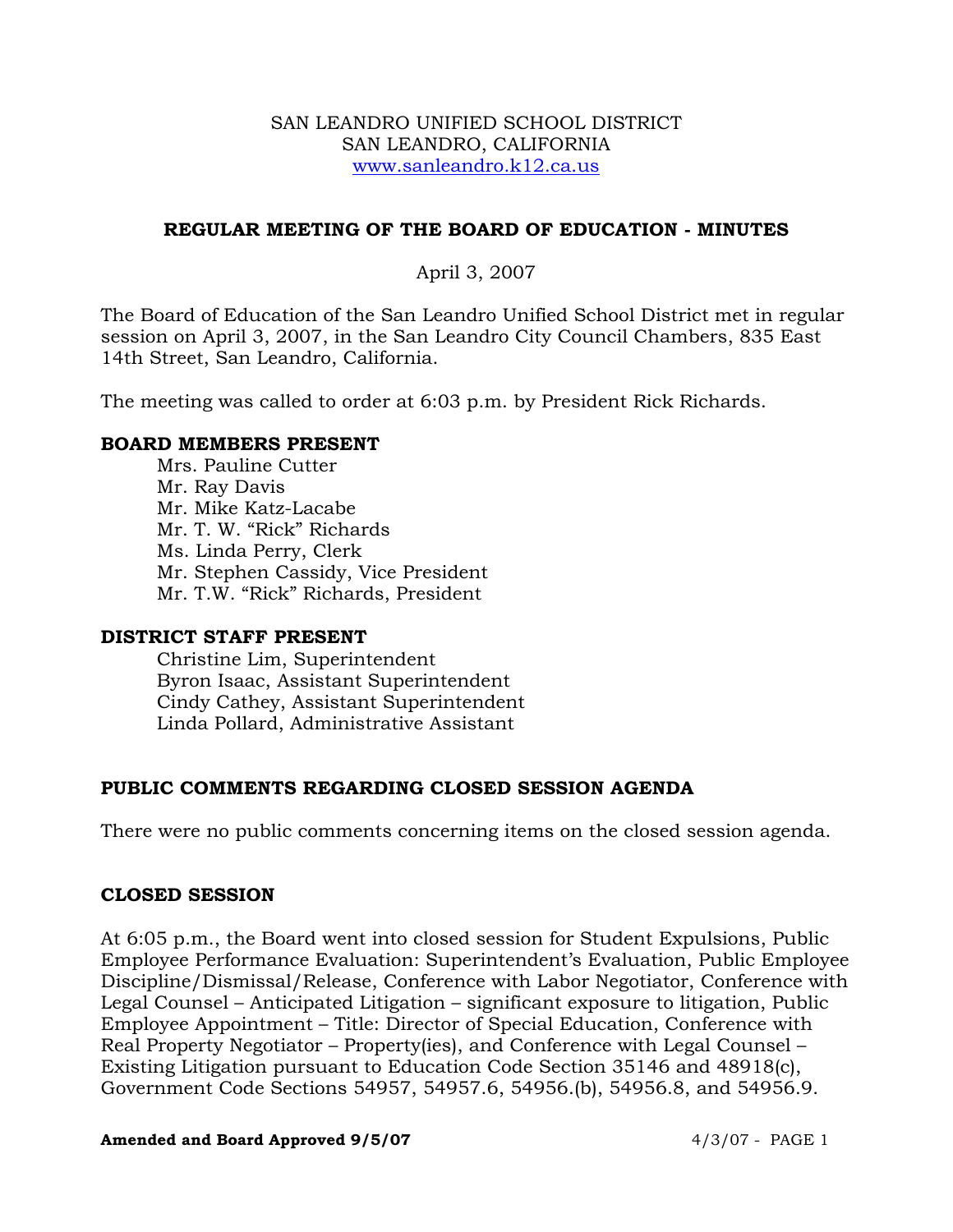President Richards noted that the Board would be voting on a contract to purchase property in open session this evening.

The closed session was adjourned at 7:03 p.m.

The Board returned to open session at 7:10 p.m. with the Pledge of Allegiance to the Flag led by Susanne Wong, San Leandro Adult School Principal. President Richards said the Board had been in closed session and had taken the following action:

- On a motion made by Mrs. Hague and seconded by Mr. Cassidy, the Board appointed Katherine Piccus as Director of Special Education by a 7-0 vote.
- On a motion made by Mr. Katz and seconded by Mr. Davis, the Board approved the District's purchase of land located at 13900 E. 14th Street, in the amount of \$6.2 million by a 6-0 vote. Trustee Perry recused herself from the vote.

# **APPROVAL OF AGENDA**

On a motion made by Ms. Perry and seconded by Mr. Davis, the Board approved the agenda for the regular meeting of April 3, 2007, by a 7-0 vote.

## **PRESENTATIONS**

\* Certificates of Commendation for the California State Distribution Education Clubs of America (DECA) Career Development Conference Winners:

Food Marketing Management Level – Top 8

- Kim Dela Cruz
- Dennis Ho

Buying and Merchandising Team Decision – Top 8

- Sophie Grajeda
- Juan Lara-Diaz

Business and Finance Marketing Research Paper – Top 8

- Dennis Ho
- Forest Knowland
- Zakaria Alsaidi
- \* Certificate of Commendation was presented to San Leandro Adult School Principal Susanne Wong for being chosen by the California Council for Adult Education (CCAE) to receive the Award of Merit.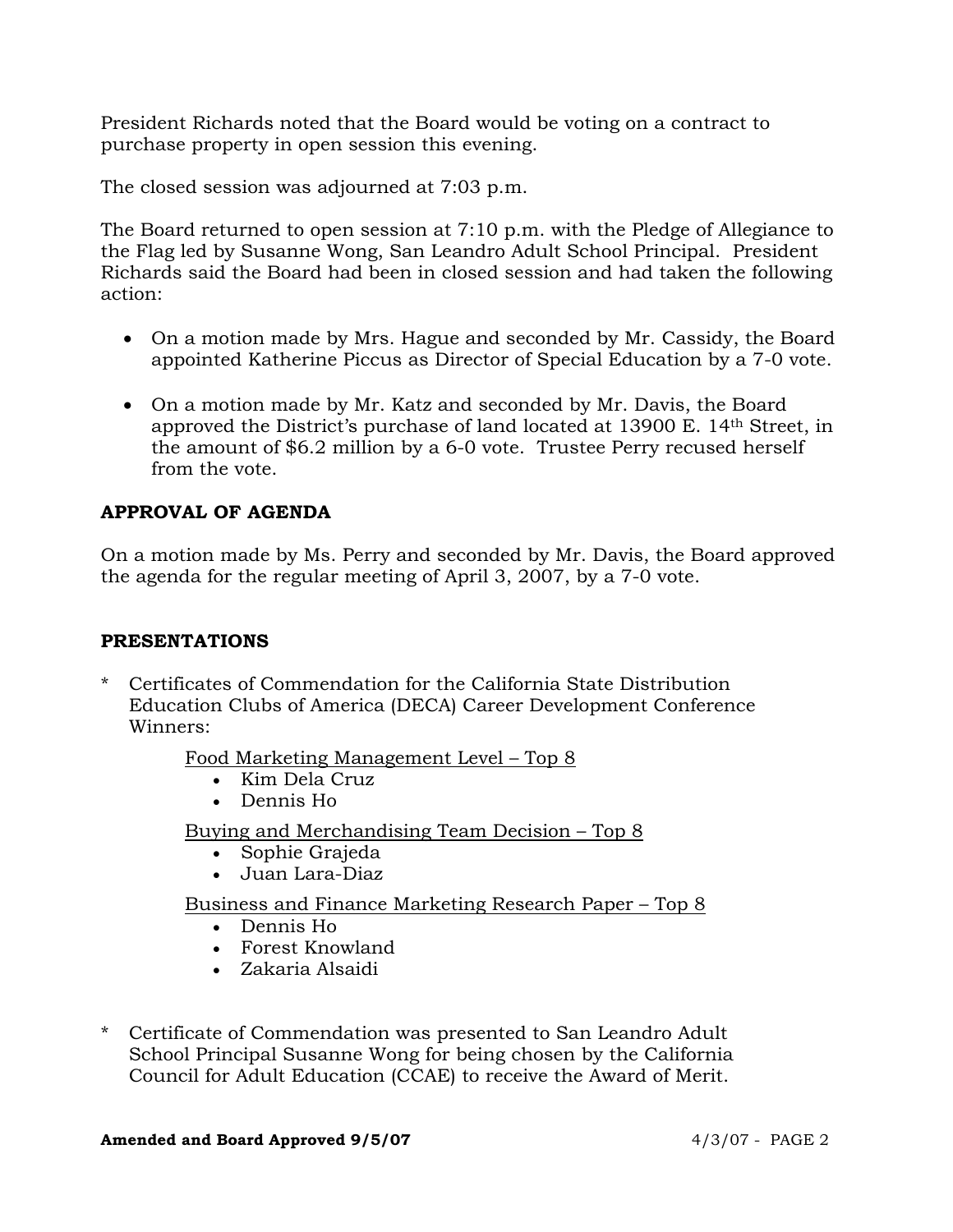# **PUBLIC TESTIMONY ON NON-AGENDA ITEMS**

- Peter Ambrosia addressed the Board on Beautification Day Reform. He asked the Board to continue Beautification Day, encouraging them to listen to the ideas and attitudes of the volunteer community. He said that he had a position paper that he would like the Board and staff to consider as a first step in this process, noting that he would be happy to forward a copy to the Board members and staff.
- Several parents from Washington and Roosevelt Elementary schools voiced concerns or expressed support of the District's recent decision to collapse one kindergarten class at Roosevelt Elementary for the 2007-2008 school year.

 Rich Fishbaugh, Litna Zuber, Deborah Cox, Naissa Foster, Alan Koizumi, Jeni Engler, Patti Fishbaugh, Yokia Mason, Deborah Daily, and Michael Fitting felt that the decision had been made too hastily and asked that the Board to reconsider decreasing the size of a kindergarten class at Roosevelt and work together cooperatively, and gradually make the change, adding that they felt if this change was implemented parents would leave the District.

 Charles Lowder, Daniela Leamer, Katherine Gholson, Andrew Maruoka, Whitney Walker, spoke in support of the decision, with Morgan Mack-Rose feeling that years of an easily manipulated system had resulted in a de facto segregation of our north area schools. They encouraged the board to take those courageous steps to remedy the inequitable transfer policy and find solutions that would draw the community to Washington and reinvent their image so that every child in San Leandro could have the best and equal chance to "be their best."

 Juan Gonzalez III summed up the controversy by indicating that a lack of communication was the reason for the community's frustration with regards to the transfer policy and Beautification Day. He encouraged the Board to increase communication and support parent involvement and what they have to offer the District.

Mr. Richards thanked the community for sharing their concerns.

Following the comments, Superintendent Lim reiterated how much she appreciated the feedback received and responded to some of the comments including:

• A fact sheet was being created for the website to address questions that have surfaced.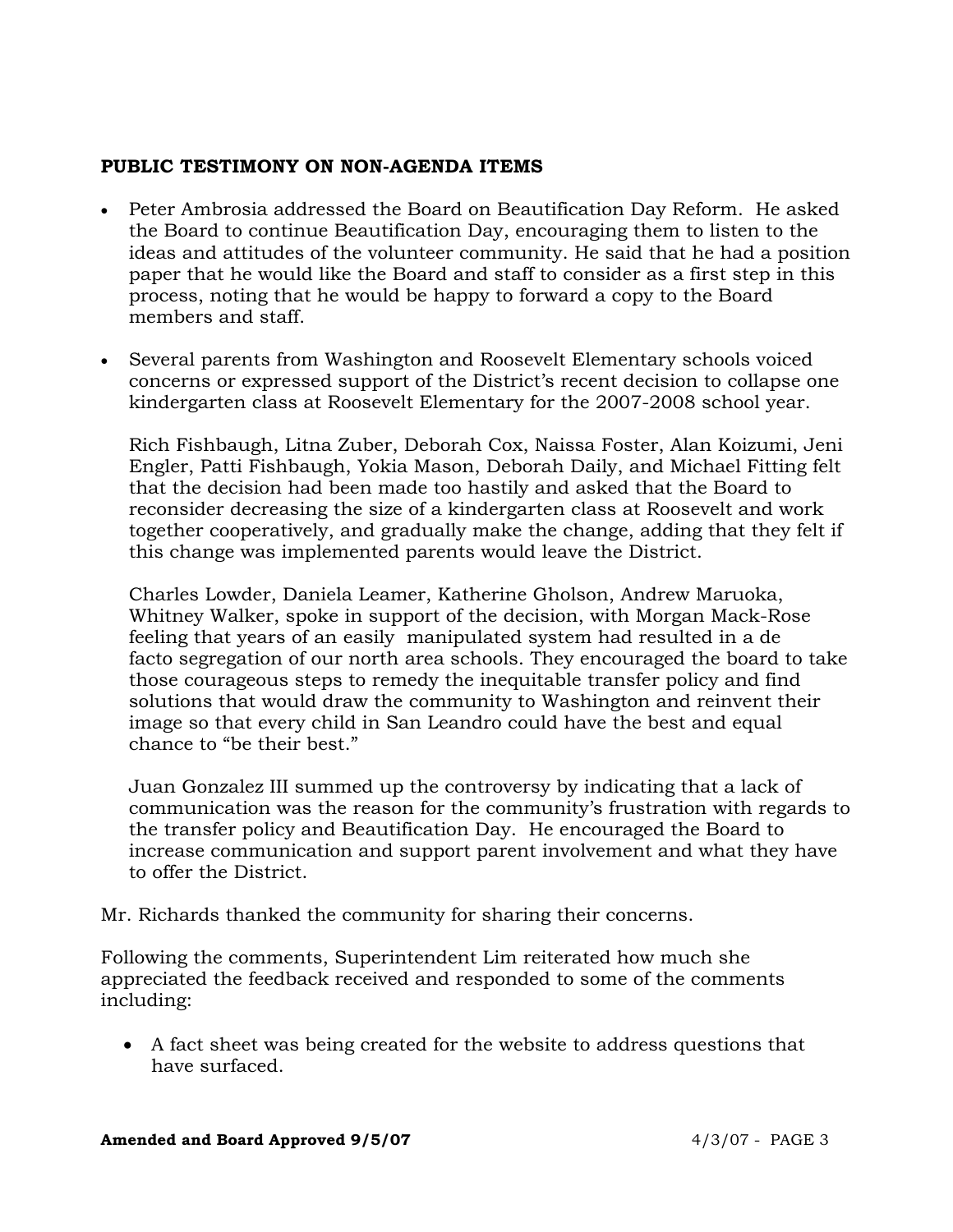- There was existing space for an additional kindergarten class at Washington next year without the need for additional portables.
- Contrary to public opinion this was not a "new" transfer policy, but rather a current "neighborhood school policy that has been in the District for sometime; however the policy had not been implemented consistently across the District.
- The Superintendent has been in discussions with Rose Johnson, Executive Director, Davis Street Family Resource Center to explore childcare options.
- The District's decision was not about closing a kindergarten class, but about projecting enrollment, adding that if it was determined by verification of addresses that families lived within the area of any of our neighborhood schools, and a class needed to be added, the District would do so.

Ms. Lim thanked the members of the audience, stating that she takes their questions and concerns to heart and that the District would continue to make sure that questions and concerns are addressed thoroughly, in a timely manner, and through the proper communication.

\* Assessment Data Presentation

 Daniel Chaja, Assistant Director of Research and Program Evaluation, presented information related to the state's release of the Academic Performance Index which included school growth targets, state rankings, and similar schools ranking. Changes noted to the Academic Performance Index (API) Report Cycle included:

- Adding more science assessment (Grade 8 and Grade 10 Life Science)
- Adjust the weights of existing assessments
- Minor revision of the Assignment of 200 Policy (grades 8-11)
- Excluding English Learners who have been in the United States for less than 12 months from API calculation for district, school, and subgroup
- Students in Grade 12 taking and passing CAHSEE in the July prior to graduation to be counted in the API calculation
- Grade 7 students may take the California Standards Test (CST) for Algebra I

 Unfortunately, a technical problem occurred during the presentation and Mr. Chaja was unable to share the District benchmark assessments results and changes that have taken place to the district's assessment system. Assistant Superintendent of Educational Services Cindy Cathey said that he would come back towards the end of the year with an update on a full year of benchmark assessments.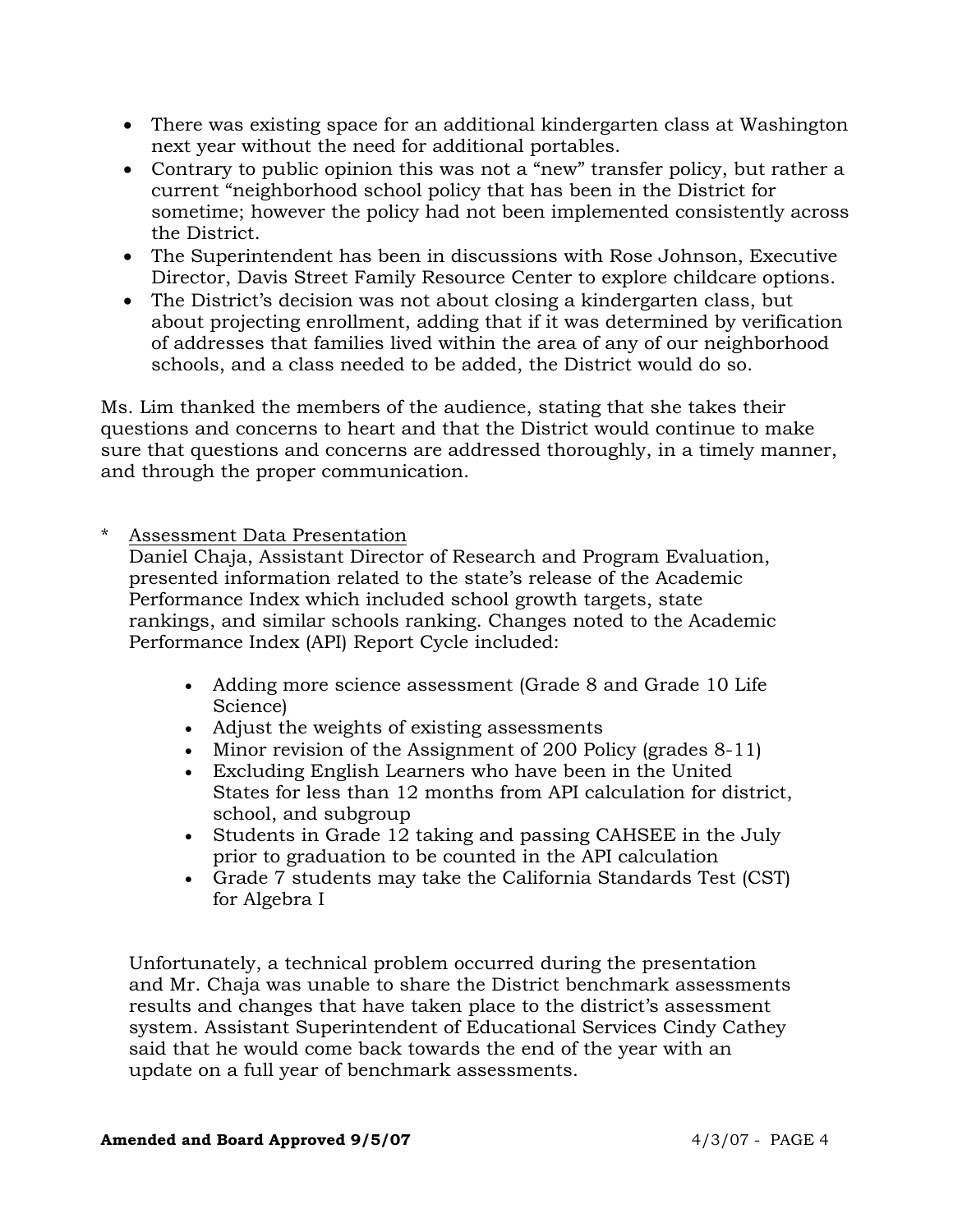The Board asked clarifying questions with regards to the information presented including similar school rankings, and meeting API targets, noting that they would prefer if the charts were larger for easier reading. Mr. Chaja said that he would be glad to email the charts to the Board.

**REPORTS 8:00 pm Time Specific**  Student Representatives' Reports – Rachel Whyte, San Leandro High School student representative, updated the Board on activities at the high school. The Robotics Club entered their first competition and earned "Rookie of the Year" in Davis. Seniors took their panoramic picture today. *Grease* rehearsals are well underway. Performances will be April 20-23, 26-28. Honor Roll recognition for students receiving a 3.0 or higher will be Thursday with an ice cream social occurring during 3rd and 4th block. Invitations have been sent out. ASB is hosting a spring egg hunt during lunch and selling balloons on Friday. The school will be celebrating Earth Day, by giving classes and organizations an opportunity to purchase trees that will be planted on the campus during a tree planting ceremony on April 20 from 11:15 a.m.-1:30 p.m. The trees will not only beautify the campus but help the environment. Juniors & Seniors will be attending – *Every 15 Minutes* Program on May 10 and 11.

> Youth Advisory Commission: Rachel reported that they are currently working on the end of the year ceremonies, recruitment and the nomination process for next year.

The Board took a break at 9:12 p.m. and reconvened at 9:17 p.m.

## **REPORTS**

- 1) Correspondence Clerk Perry reported receipt of the following emails from San Leandro Unified School District Employee Personnel Number PSL #3911; from Yvonne Day regarding Safe Schools Poster and E-New SLCAN/SLCAN screens the Ground Truth this Thursday; from Morgan Mack-Rose regarding closing a "K" at Roosevelt, and from Jeni Engler regarding the issues at Roosevelt.
- 2) Superintendent's Report Superintendent Lim announced that a District team would be attending a CTE workshop offered by the Office of Public Schools Construction in Santa Clara. She reported that contrary to what was reported at a previous Board meeting, there was money available to fund the Athletic program next year. She shared a spreadsheet with the Board, adding that Madeline Gabel, Director of Business Services, would be meeting with the high school principal to set up the budget, noting that a system problem was the reason for the discrepancies.

#### **Amended and Board Approved 9/5/07** 4/3/07 - PAGE 5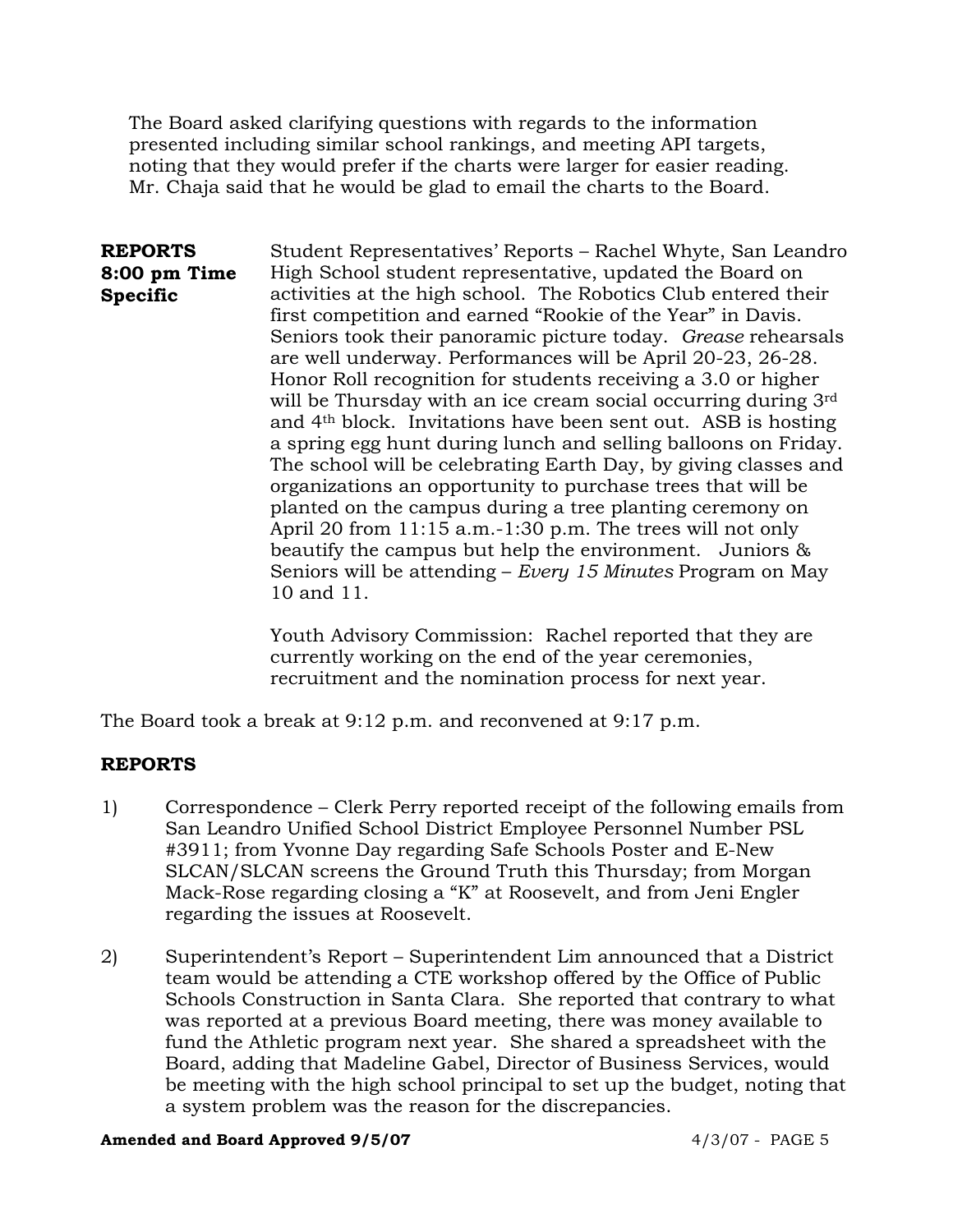Mrs. Hague was interested in how the allocation of the athletic budget at the middle schools is formulated and why there was a significant difference between the two sites. Mr. Cassidy felt that it would be very helpful if San Leandro High School coaches, parents, and Boosters' Club received an updated and a copy of the spreadsheet.

A draft of the 2007/2008 Board meeting dates was distributed. The Board was asked to review the calendar and provided feedback so that action could be taken at the April 17 Board meeting. The Superintendent noted that the shaded areas were placeholder meeting dates.

Reflecting back to comments made by the parents earlier, Ms. Lim said that she has learned a lot from Rose Johnson, reiterating that the District would be working diligently with the community and asking Danny Hillman, Grant Coordinator for assistance. Therefore, she announced that at the Special Board meeting on Thursday, April 12, childcare would be added to the agenda.

- 3) Board Committee Reports
	- Curriculum Mrs. Hague reported that the committee met on March 21 and received an update on the PE waiver. They discussed Garfield year around school, middle school program offerings, block schedule and homework survey. Tonight, the committee is bringing forward for Board consideration, K-8 Instruction Materials for the After School Education Safety (ASES) Program and the K-8 Instructional Materials for the Hourly After School Academic Intervention Programs. The next meeting will be April 30.
	- Facilities/Technology Mrs. Cutter reported that the committee met on March 15 and received a presentation of the hybrid model Project Stabilization Agreement (PSA, formerly referred to as PLA, or Project Labor Agreement). They continued their discussion and reviewed the second draft of the "Thank you San Leandro" Measure B signage and the Measure B Technical Support Team work assignments and organizational chart. They are working on planning the Board Workshop on Measure B Projects Master Schedule. They continued their discussion on a revised format for agenda items as it applies to potential change orders etc. At their next meeting on April 12, 8:30 a.m., they will be reviewing the Measure B contracts.
	- Policy Ms. Perry reported that the committee met on March 29 and the Board will receive for information tonight the revisions to the AR 5117.1 Inter District Transfers. They also reviewed the Safe Schools' Poster and offered feedback for a more diverse poster than the one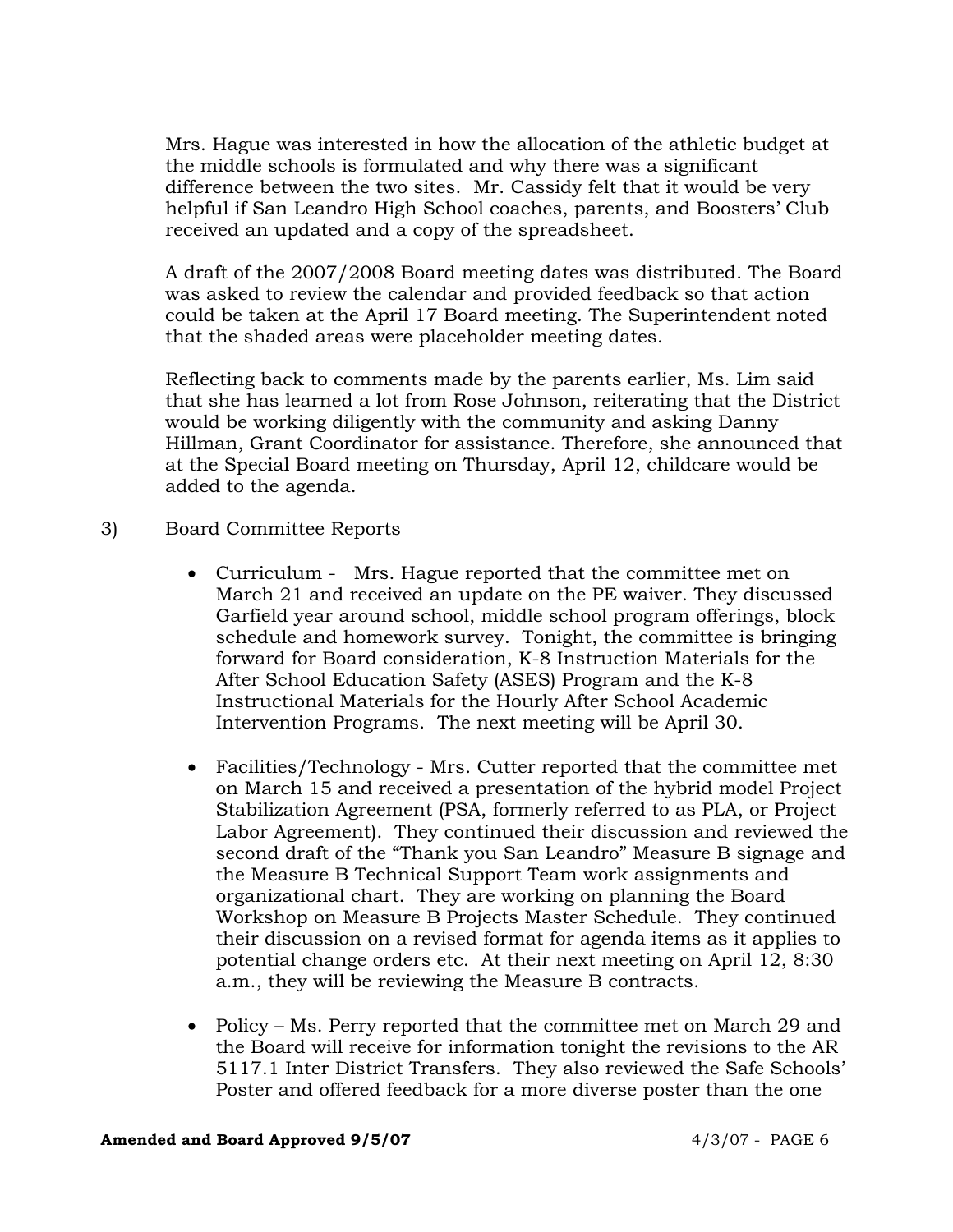proposed.

- 4) Board Representatives' Reports
	- Drug, Alcohol, Tobacco Education Mrs. Cutter reported that the committee met on March 22 and looked at the healthy kids report previously reviewed by the Board and discussed the curriculum needed to support the goals of the findings. The agencies gave their reports. It was noted that "bullying" needed to be addressed earlier in a child's development and a PowerPoint presentation is being developed to share with pre-schools in the area.

# **CONSENT ITEMS**

Mr. Richards noted that based on an email received from Trustee Katz, several corrections had been made on information in the Board packet and members had received copies of the revised backup.

The following items were requested to be removed from the Consent Calendar:

- 3.2-C Proposed Stipulated Expulsion Order for Student E19-06/07 (requested by Mrs. Hague)
- 1.1-C and Approval of Board Minutes for March 20, 2007, and March 27, 1.2-C 2007 (requested by Ms. Perry)
- 3.12-C After School Education Safety (ASES) Program Memorandum of Understanding Boys and Girls Club (requested by Mr. Cassidy)

# Human Resources

2.1-C Acceptance of Personnel Report

# Educational Services

- 3.1-C Acceptance of Donations
- 3.3-C Proposed Stipulated Expulsion Order for Student E22-06/07
- 3.4-C Proposed Stipulated Expulsion Order for Student E23-06/07
- 3.5-C Proposed Stipulated Expulsion Order for Student E24-06/07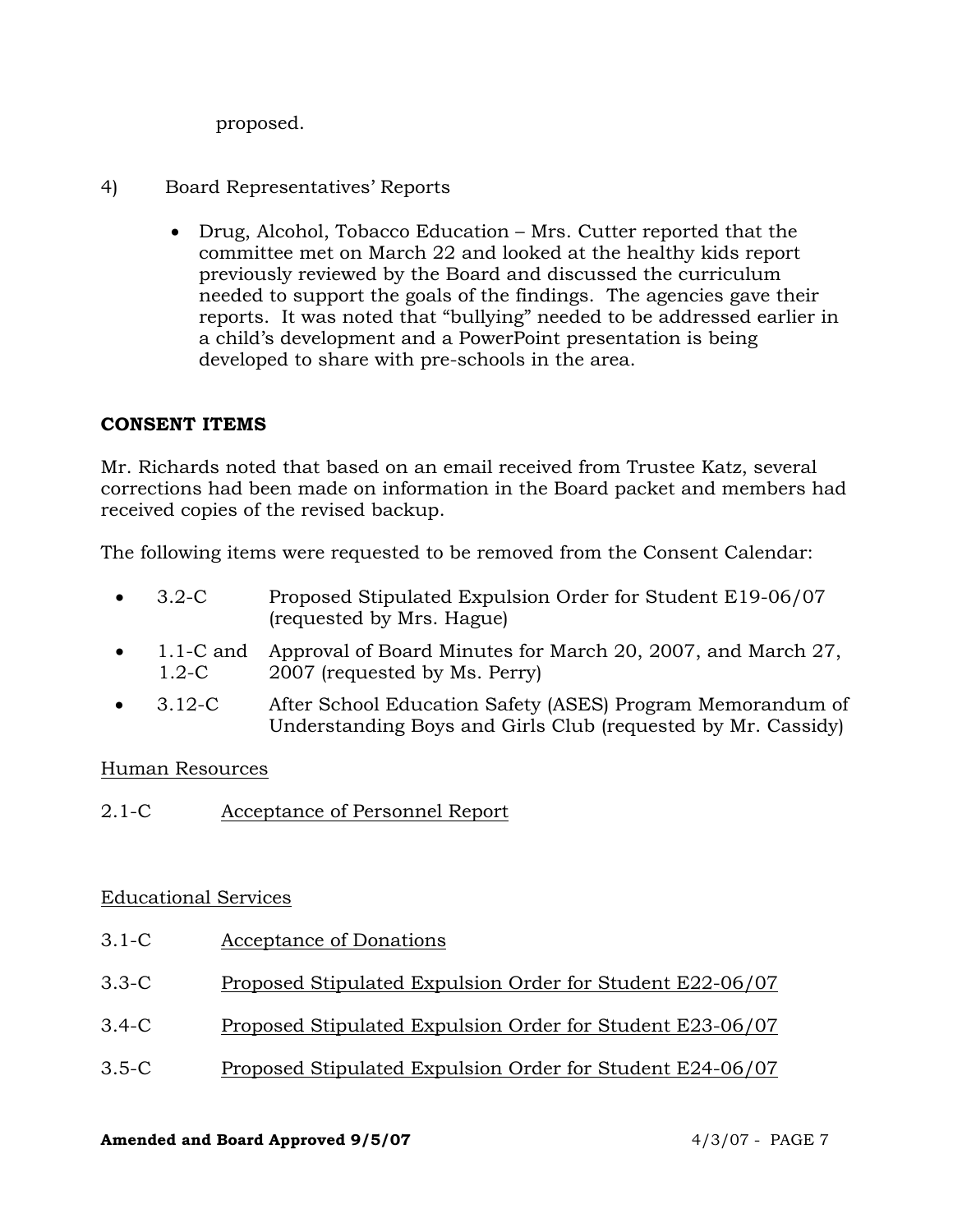| $3.6-C$                             | Proposed Stipulated Expulsion Order for Student E24-06/07                                 |
|-------------------------------------|-------------------------------------------------------------------------------------------|
| $3.7-C$                             | Resolution #07-12 Mid Alameda County Special Education Local<br>Plan                      |
| $3.8-C$                             | K-8 Instructional Materials for the After School Education Safety<br>(ASES) Program       |
| $3.9-C$                             | K-8 Instructional Materials for the Hourly After School Academic<br>Intervention Programs |
| $3.10 - C$                          | Proposed Site Discretionary Block Grant Fund for Roosevelt<br>Elementary School           |
| Business, Operations and Facilities |                                                                                           |
| $4.1 - C$                           | <u>Intra-Budget Transfers</u>                                                             |
| $4.2-C$                             | Resolution #07-10 to Declare Certain Equipment Surplus                                    |

4.3-C Independent Auditor Contract Renewal

On a motion made by Mr. Davis and seconded by Ms. Perry, the Board approved the remaining consent items by a 7-0 vote.

# General Services

## 1.1-C Approval of Board Minutes – March 20, 2007

Trustee Perry noted two corrections on page 14, second paragraph: Her name should read Ms Perry, and the name of the representative from Pete Stark's office was Jeff Hild, not Jeff Hill.

On a motion made by Ms. Perry and seconded by Mr. Davis, the Board approved the minutes from the March 20, 2007, Board meeting, as amended by a 7-0 vote.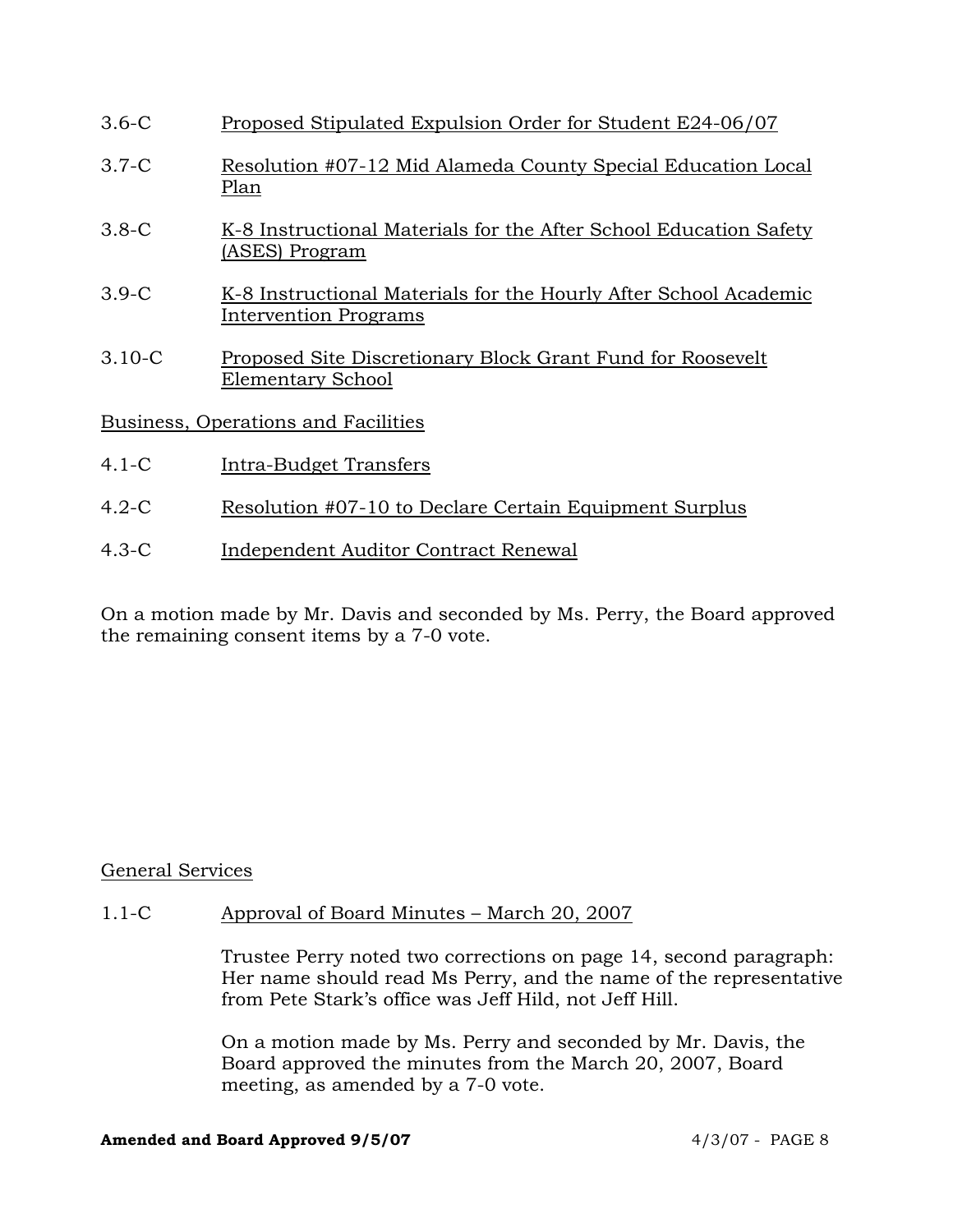## 1.2-C Approval of Board Minutes – March 27, 2007

Trustee Perry said that she wanted the minutes to reflect on page 3 that she had recused herself from the Board meeting at 6:10 p.m.

On a motion made by Ms. Perry and seconded by Mr. Davis, the Board approved the minutes from the Special Board meeting on March 27, 2007, as amended, by a 7-0 vote.

## Educational Services

## 3.2-C Proposed Stipulated Expulsion Order for Student E19-06/07

Mrs. Hague wanted it noted she was not in concurrence with the proposed recommendation. Mr. Cassidy believed that the proposed punishment was insufficient for the offense committed by the student.

On a motion made by Mr. Davis and seconded by Mrs. Cutter, the Board did not pass the Proposed Stipulated Expulsion Order for Student E9-06/07by a 3-4 vote. Trustees Perry, Davis, Cutter voting yes; and Trustees Cassidy, Hague, Katz, Richards voting no.

Later on, before proceeding to the Conference Items, Mrs. Cutter raised concern that because the Board did not approve the recommendation, the student was not expelled and thus she would like to revise the motion.

On a motion made by Mrs. Cutter and seconded by Ms. Perry, the Board approved the Proposed Stipulated Expulsion Order for Student E19-06/07 with the understanding that the Board wishes to remove the suspended expulsion for this semester by a 7-0 vote.

## 3.12-C After School Education Safety (ASES) Program Memorandum of Understanding Boys' and Girls' Club

Mr. Cassidy was interested on how the students would be transported to the Boys' and Girls' club. Assistant Superintendent Cathey explained that the After School Education and Safety (ASES) program MOU relates to McKinley Elementary School only, whereby the Boys' and Girls' Club will transport approximately 80 students in grades 1-5 to participate in the program at their facilities through the end of the school year, noting that at this time the Boys' and Girls' Club does not have the capacity to expand the program and provide services at the school site. With regards to after school programs at the other four sites, Ms. Cathey said that there is a program that is staffed by the City.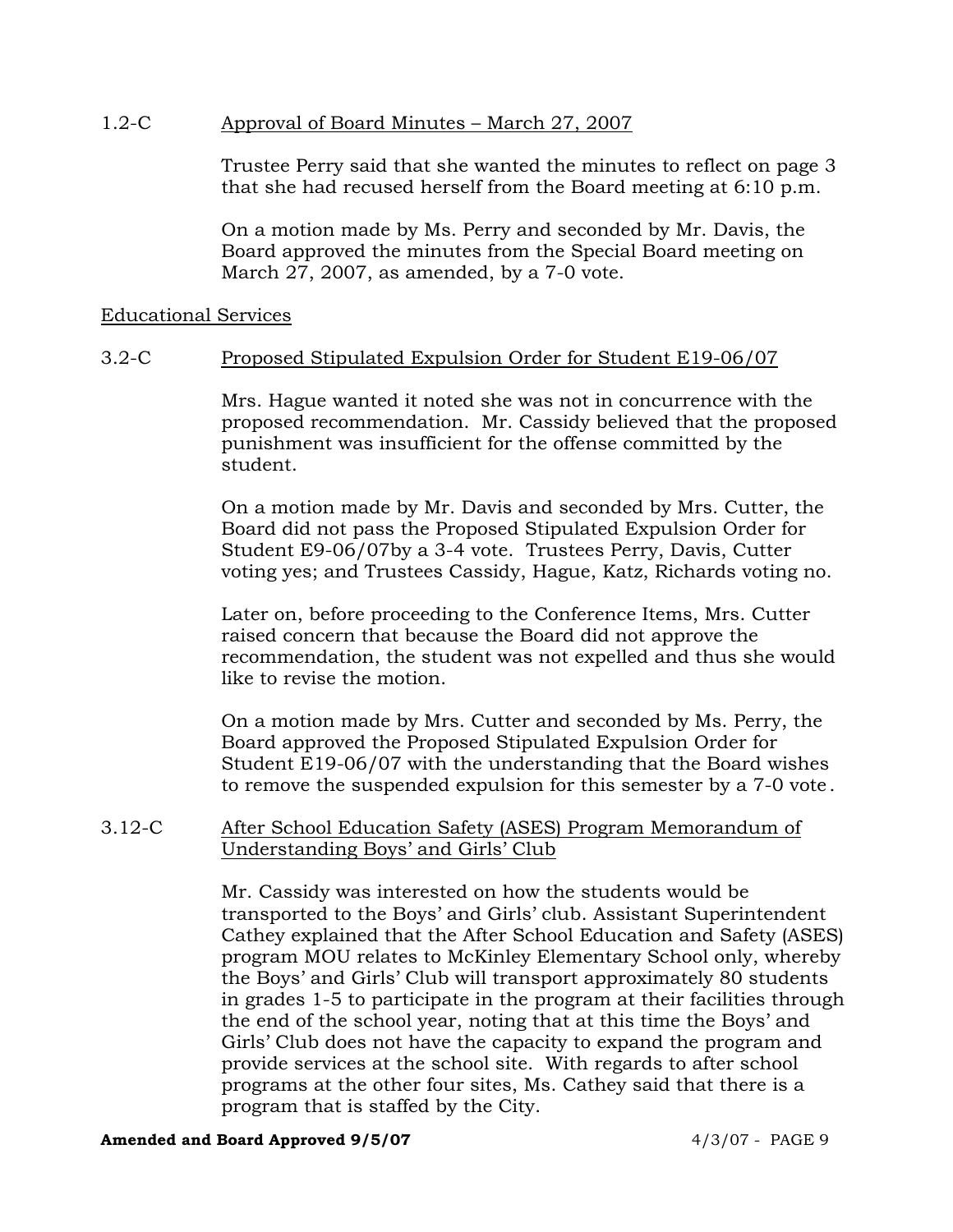Responding to Ms. Perry's concern regarding the insurance, it was confirmed that the agreement was reviewed by legal counsel and Mr. Glaster.

On a motion made by Mr. Davis and seconded by Mr. Katz, the Board approved the After School Education Safety (ASES) Program Memorandum of Understanding Boys' and Girls' Club by a 7-0 vote.

## Human Resources

## 2.1-CF Restructuring of Human Resources Department

The Board discussed and considered approving the restructuring of the Human Resources Department.

Responding to Mr. Katz's questions, Superintendent Lim explained that staff was recommending a restructuring and upgrade for the two positions, which would enhance department efficiency and provide the level of administrative support needed and would be funded out of the General Fund. The Superintendent also distributed the job description for the Human Resources administrative assistant position referred to in the cover sheet.

Mr. Issac provided further explanation for the need to restructure the department, stating that because he had determined that the administrative assistant was working out of her job classification and thus recommending that some of those duties be removed to reflect the duties listed in her job description. This action will enable the administrative assistant to align her duties with her job description and provide a higher level of administrative support. The Board asked clarifying questions regarding the process followed, which staff confirmed that Mr. Issac had met with CSEA and the agreement received their support.

Mr. Katz and Mr. Cassidy were concerned about the District's spending priorities, suggesting that there be a plan in place that addresses where the District's greatest needs are.

Ms. Perry voiced concern about adding the increased responsibility of credentialing to the Personnel Secretary I position and the impact on BTSA for example. Mr. Issac stated that this would be a gradual transition, and that if it became necessary, some of the duties would return to the administrative assistant position.

The Superintendent stressed how essential cross training was to this department and having the team share in the duties that needed to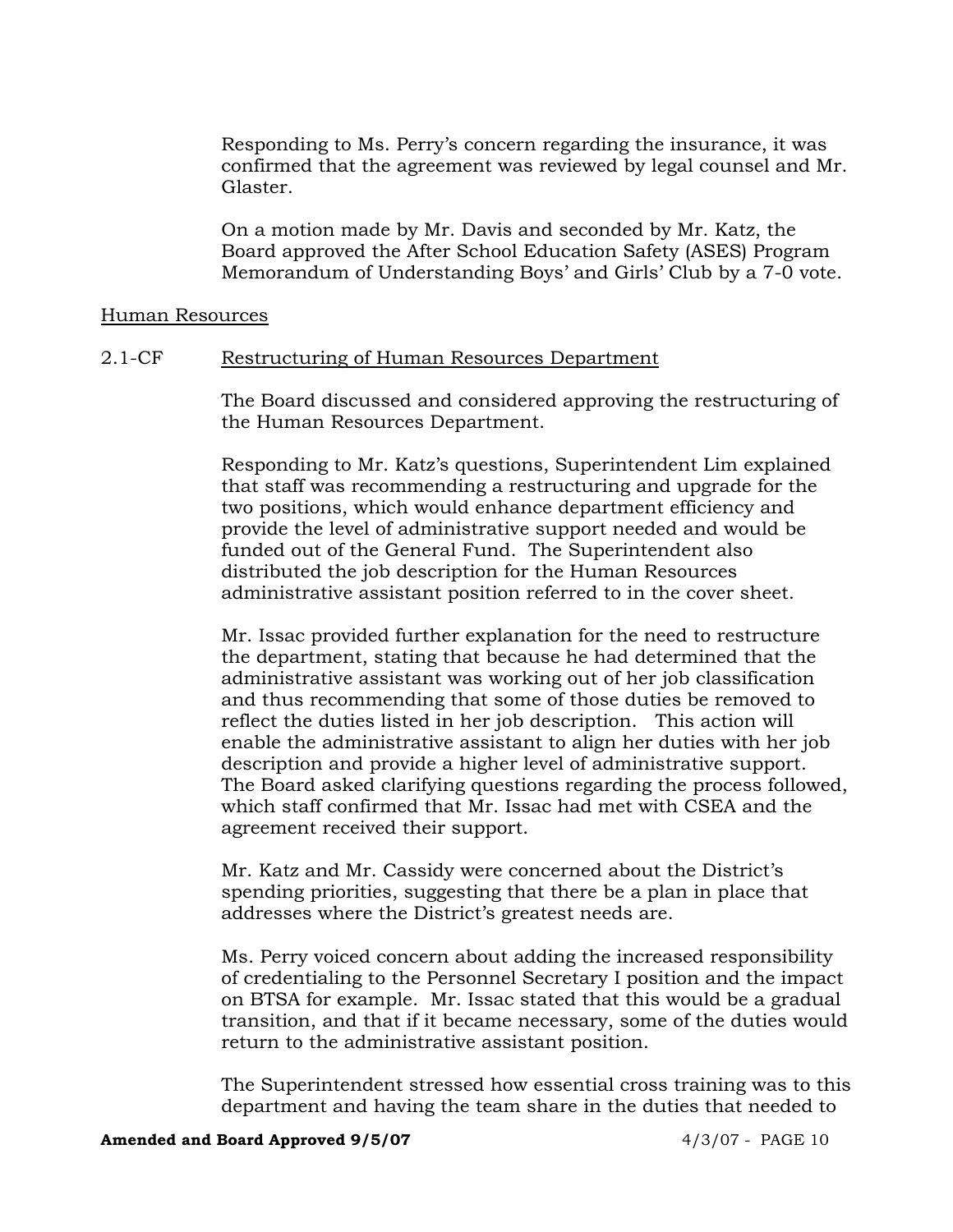be done was part of the transition plan.

Ms. Cathey felt that the restructuring strengthened the relationship between both the Human Resources and Educational Services departments, ensuring that no one "falls through the cracks".

Mrs. Cutter asked to have this item brought back so that all of the questions and concerns could be addressed. The Superintendent preferred to continue with the discussion and/or have the Board direct staff on what questions needed to be answered.

Mrs. Hague asked how common it was to have an administrative assistant or secretary taking notes in negotiations. Bryon felt that it would be critical this year because of having to negotiate three contracts.

On a motion made by Mr. Davis and seconded Mrs. Cutter the Board approved the restructuring of the Human Resources Department as presented by a 6-1 vote. Trustee Cutter voting no.

Following the vote, Ms. Perry requested that staff provide the Board with an update in three-six months on how the restructuring is functioning.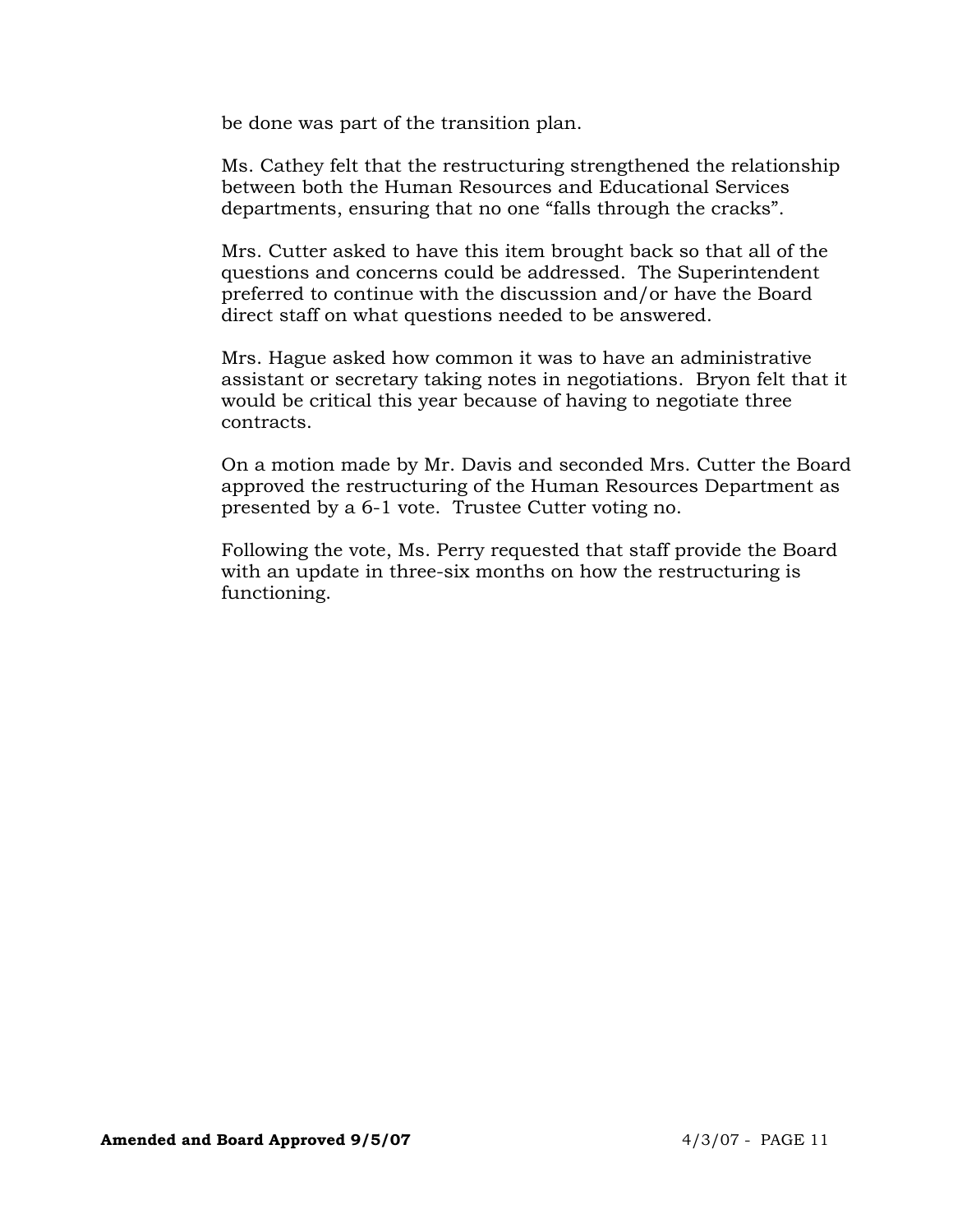## Business Operations

4.1-CF Resolution #07-11, Rendering the General Plan Conformity Finding of the City of San Leandro Planning Commission Inapplicable to the Site Acquisition for the San Leandro High School Ninth Grade Campus

> The Board discussed and considered adopting Resolution #07-11, Rendering the General Plan Conformity Finding of the City of San Leandro Planning Commission Inapplicable to the Site Acquisition for the San Leandro High School Ninth Grade Campus.

Mr. Davis noted how surprised he was that this was taken to the City Planning Commission in the first place, sharing some insight to the General Plan.

Mr. Richards noted that on page two of the Resolution, it should read **"certify** (not certified) that this Resolution…"

Mr. Katz noted that the City staff report actually indicated that they recommended that "the Planning Commission finds that the proposed acquisition of the subject property is in conformance with the General Plan", applauding the City staff and two members of the Commission, including one former school Board member, who agreed with that assessment.

Mrs. Cutter found it enlightening reading in today's Daily Review City Community Development Director Hanson Hom's explanation of the process.

Mr. Cassidy said that the lesson for the future is to "keep everyone in the loop" particularly in light of the District's involvement with the City's Transit-Oriented Development Strategy that is occurring.

On a motion made by Mr. Cassidy and seconded by Mr. Davis, the Board adopted Resolution #07-11, Resolution #07-11, Rendering the General Plan Conformity Finding of the City of San Leandro Planning Commission Inapplicable to the Site Acquisition for the San Leandro High School Ninth Grade Campus by a 6-0 vote. Trustee Perry recused herself from the vote.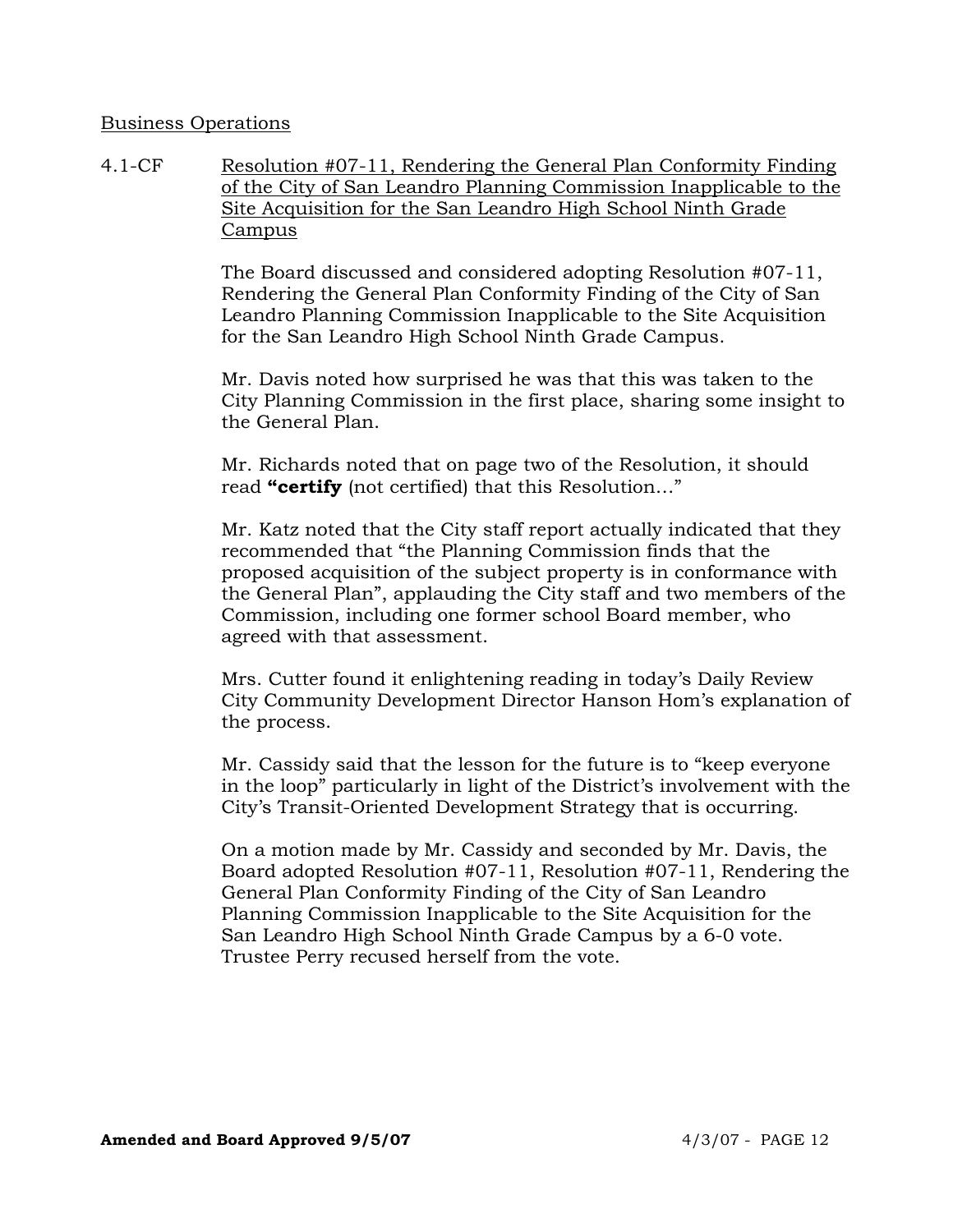## **INFORMATION ITEMS**

#### Educational Services

## 3.1-I AR 5117.1 Inter-District Transfers

The Board received for information the revisions to AR 5117.1 Inter District Transfers as submitted.

Trustee Perry explained to Mrs. Hague that the "Gray Area" of the City was historically an area where students who lived in that area had the option of attending either San Leandro or San Lorezno Unified School Districts.

## **ADDITIONAL SUGGESTIONS AND COMMENTS FROM BOARD MEMBERS**

- Mr. Katz attended the San Leandro Scholarship Foundation dinner where the cast from *Grease* performed four musical selections. He was looking forward to seeing the actual performance.
- Mrs. Hague noted that she also saw the preview of *Grease* at the San Leandro Scholarship Foundation dinner. She also attended the All City Band performance.
- Mr. Cassidy said that he would not be at the May 15 Board meeting. He noted that the City/District Liaison Committee was scheduled for April 19. Unfortunately it conflicted with Mr. Davis' and his schedule; however, he felt that the meeting should move ahead, with Mr. Richards indicating that he already had volunteers to attend the meeting. Mr. Cassidy said that the Joint City/District Council meeting would be scheduled for sometime in June.

 He also reported meeting with the Mayor of Hayward, who requested information regarding the District's residency policy and procedures, adding that he forwarded a copy of our residency verification packet to him.

 Mr. Cassidy said that he had learned a lot from the comments made by the community tonight, bringing to the light the importance of involving the community in the process with regards to childcare and placement of siblings, etc.

• Ms. Perry announced that she had been elected to the CSBA Delegate Assembly and would be attending the meeting in May which will focus on the 23 Studies on Adequacy of Funding. She reminded the Board that Jeff Hild from Pete Stark's office would be meeting with the Board on April 12 at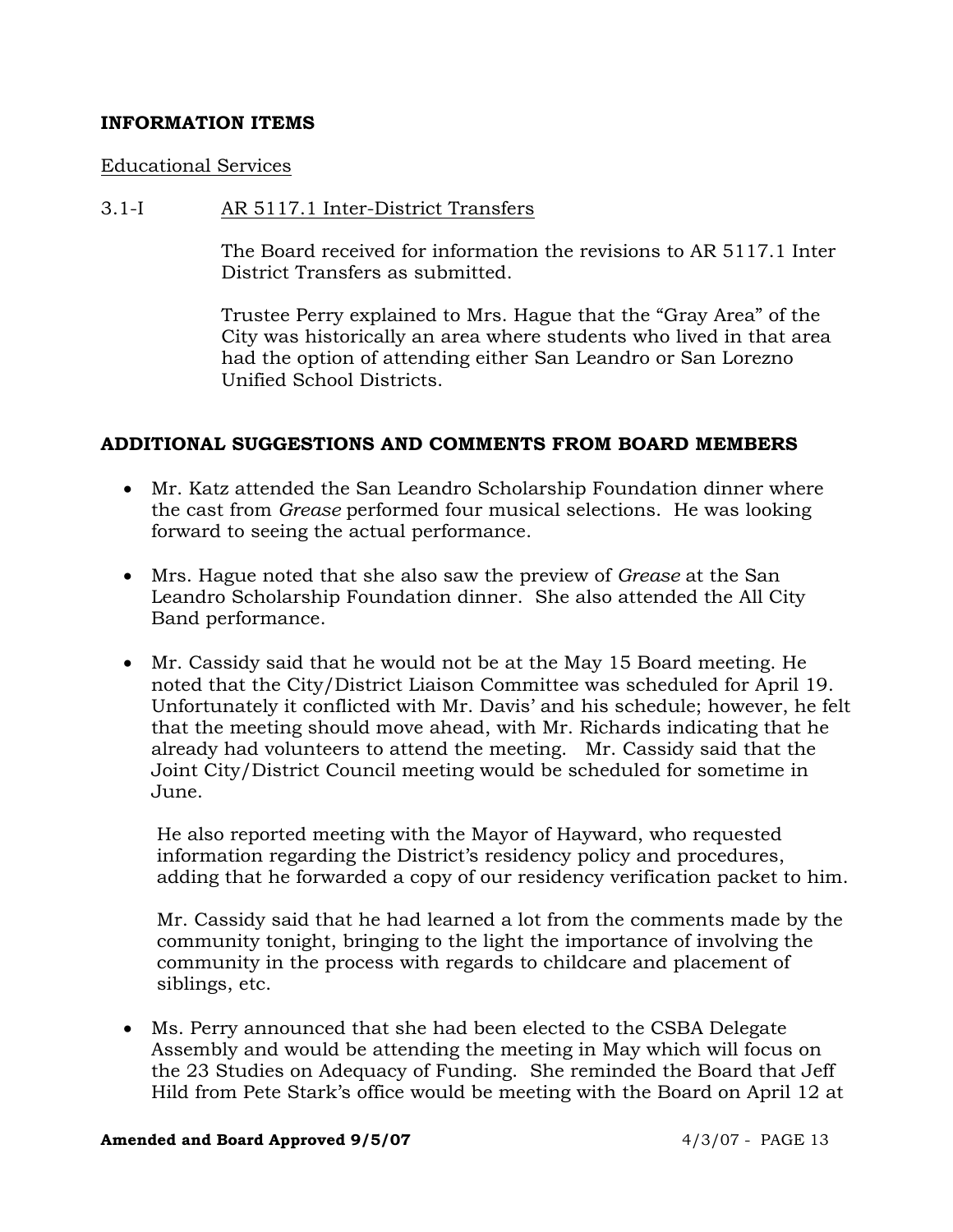3:15 p.m. for a Special Board meeting. She asked that members let her know if they would be able to attend. The agenda will included a discussion around Special Education, NCLB, adequacy of funding, and childcare. Katherine Piccus, Co-Director of Special Education, and Cindy Cathey, Assistant Superintendent of Educational Services will be attending. Mr. Cassidy asked that funding opportunities for Measure B projects be included on the agenda.

 Ms. Perry also reported attending, along with Mr. Richards, the All District Orchestra Festival. She attended the Roosevelt Variety Show where over 70 students participated, the Roosevelt PTA Founders' Day Celebration, and the Wilson Elementary School Multi-Cultural Festival noting that over 500 people were in attendance.

- Mr. Davis thanked the Superintendent for including the minutes of the Conceptual Design Team meetings in the *Confidentially Speaking* (CS); however, wondered why it was included in the confidential section and not the non-confidential section. He was concerned about the number staff members assigned to teams and not attending the meetings. Superintendent Lim said she would look into his concern and added that the minutes from those meeting would be posted on the website so in fact should appear on the non-confidential side of the *CS.*
- Mr. Katz congratulated Bancroft Middle School student Johnneson Mymala who placed 11th in the Geography B on March 30.
- Responding to Mrs. Cutter, Mr. Richards said that he would like to have all feedback regarding the 2007/2008 Board meeting calendar as soon as possible, so that the Board could take action at the April 17 Board meeting.

 Mrs. Cutter was very disheartened by the discord that has developed between Washington and Roosevelt Elementary Schools with regards to the District's proposal to collapse a kindergarten class at Roosevelt, stressing the importance of providing opportunities and equity for all students. She said that she forwarded some related questions to the Superintendent which will be addressed in the next *CS* to further explain the basis for the decision, reminding everyone that "schools are as good as their parents".

• Mr. Richards reported that Mr. Katz would be attending the City/District Liaison Committee meeting, as the third member. He noted that Ms. Perry had also shown an interest; however, because Mr. Katz had never attended before, he felt it would be a great opportunity for him.

 He said that on April 4 he and the Superintendent would be meeting with Mayor Santos and City Manager John Jermanis to begin "building those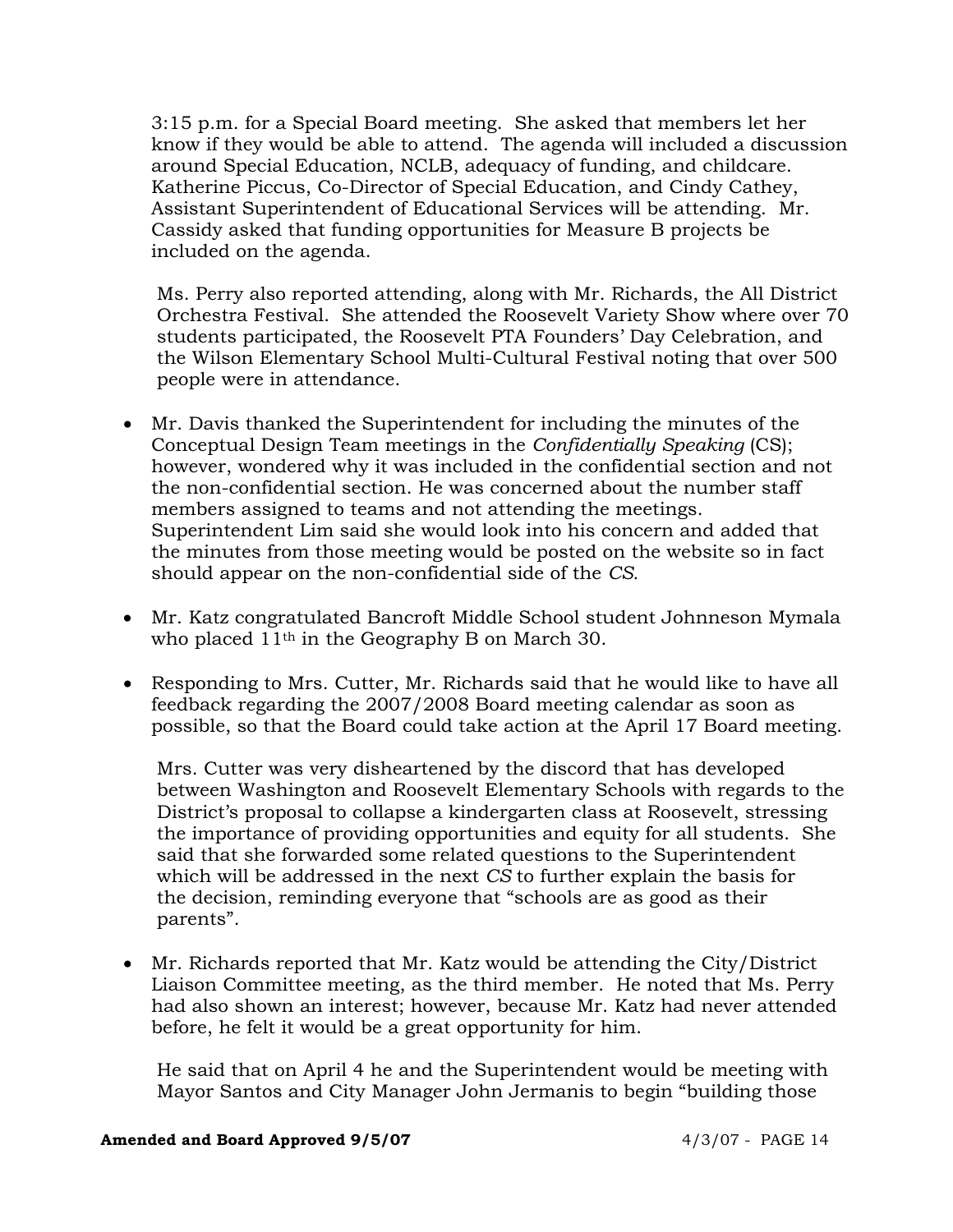bridges" with the City. He also announced the open houses for John Muir Bancroft and Lincoln, on April 4.